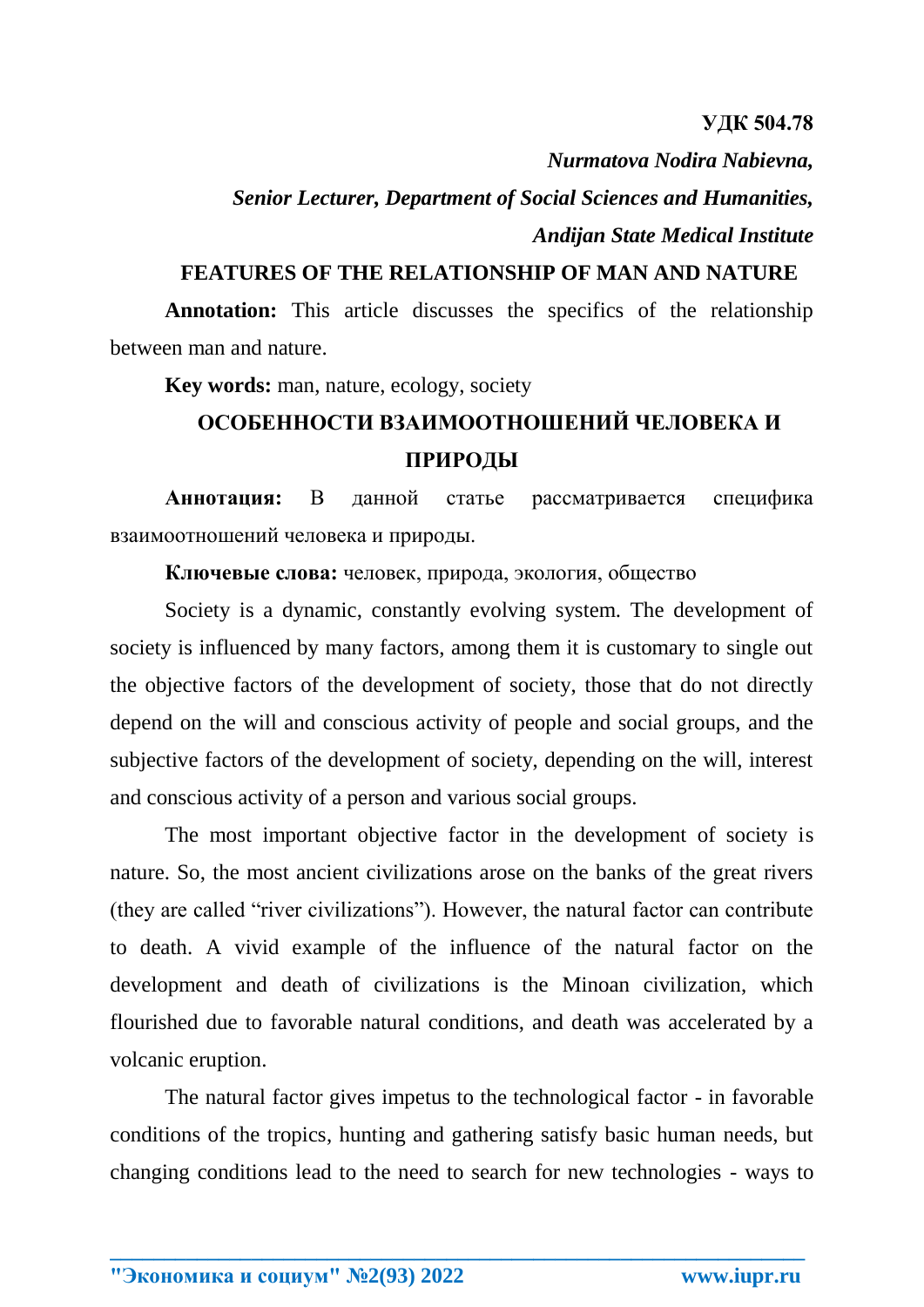meet human needs. Agriculture, cattle breeding, handicraft, trade appear. New forms of life support require the complication of the organization of society, the improvement of culture. Some scientists attribute the emergence of states to the need for massive irrigation works, for example, in the Nile Valley.

The technological factor can contribute to the rapid development of society, demographic growth, due to which there are more opportunities for subjective factors to manifest themselves.

The main subjective factors in the development of society are the masses, social groups and historical figures.

All the factors discussed here can contribute to both the progress and regression of society.

The biosphere of the Earth is characterized in a certain way by the existing circulation of substances and the flow of energy. Human impact on nature disrupts these processes.

The cycle of substances is the repeated participation of substances in the processes occurring in the atmosphere, hydrosphere and lithosphere, including those layers that are part of the Earth's biosphere.

Depending on the driving force, with a certain degree of convention, within the circulation of substances, one can distinguish geological, biological and anthropogenic cycles.

Before the appearance of man on Earth, only two cycles of matter were carried out - geological and biological. The geological cycle is the circulation of substances, the driving force of which is exogenous and endogenous geological processes. The geological cycle of substances is carried out without the participation of living organisms. The biological cycle is the cycle of substances, the driving force of which is the activity of living organisms.

With the advent of man, an anthropogenic cycle or metabolism arose. Anthropogenic circulation (exchange) - circulation (exchange) of substances, the driving force of which is human activity. Two components can be distinguished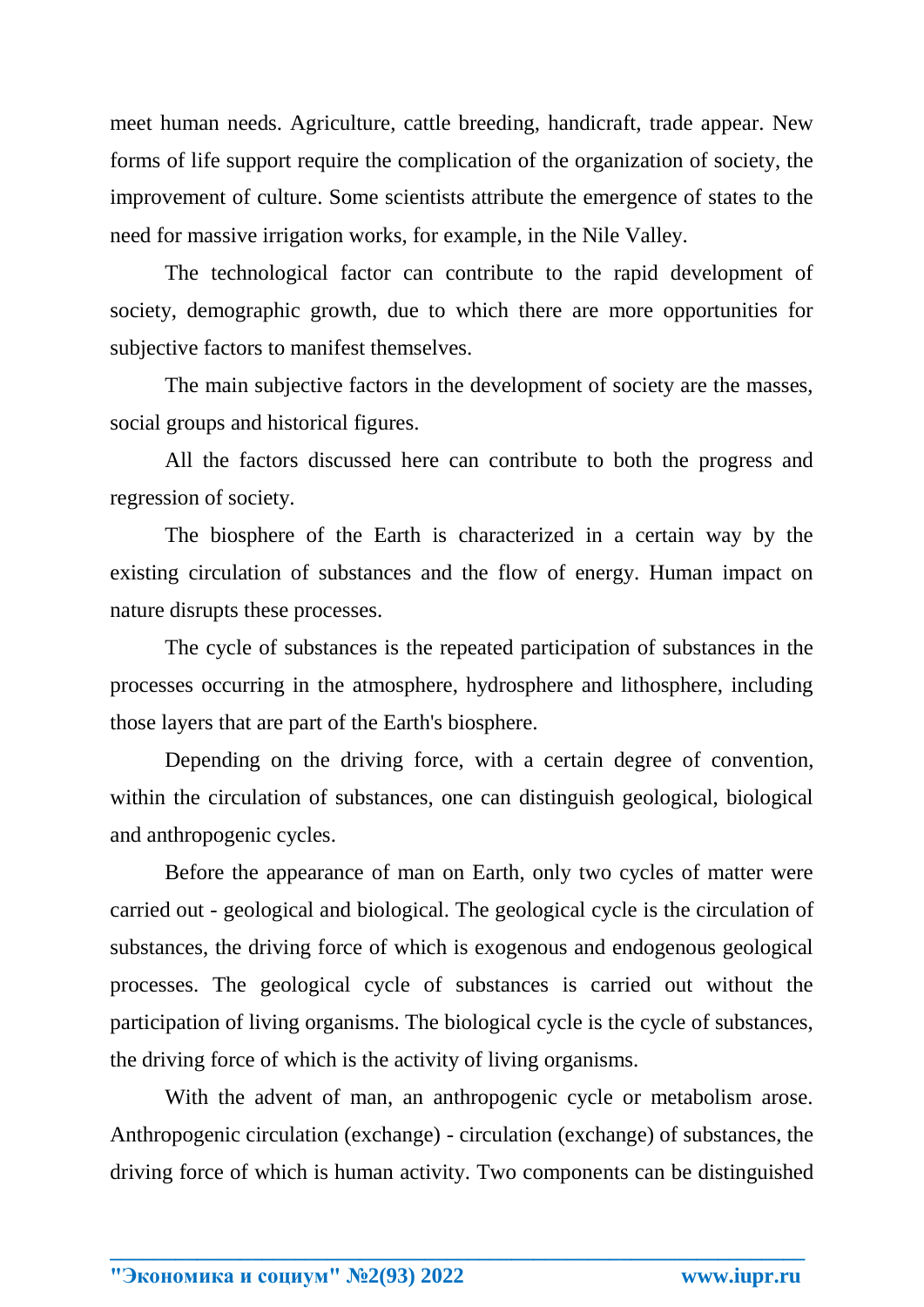in it: biological, associated with the functioning of a person as a living organism, and technical, associated with the economic activity of people (technogenic circulation (exchange)).

Unlike the geological and biological cycles of substances, the anthropogenic cycle of substances in most cases is not closed. Therefore, they often talk not about the anthropogenic cycle, but about the anthropogenic metabolism. The openness of the anthropogenic circulation of substances leads to the depletion of natural resources and pollution of the natural environment.

Pollution is the introduction into the environment or the occurrence in it of new (usually not characteristic of it) harmful chemical, physical, biological agents. Pollution can occur as a result of natural causes (natural) or under the influence of human activities (anthropogenic pollution).

In addition to influencing the circulation of substances, a person has an impact on energy processes in the biosphere. The most dangerous is the thermal pollution of the biosphere associated with the use of nuclear and thermonuclear energy.

Thus, the impact of man on nature consists in the redistribution of matter in the environment and the change in its physical, chemical and biological characteristics.

Human impact on nature can be: destructive, stabilizing or constructive.

Destructive (destructive) impact - human activity, leading to the loss of the natural environment of its useful human qualities. An example of destructive human activity is the reduction of rainforests to pastures or plantations, as a result of which the biogeochemical cycle of substances is disturbed, and the soil loses its fertility in 2-3 years.

Stabilizing impact - human activity aimed at slowing down the destruction (destruction) of the natural environment as a result of both human economic activity and natural processes. An example of stabilizing human activity is soil protection measures aimed at reducing soil erosion.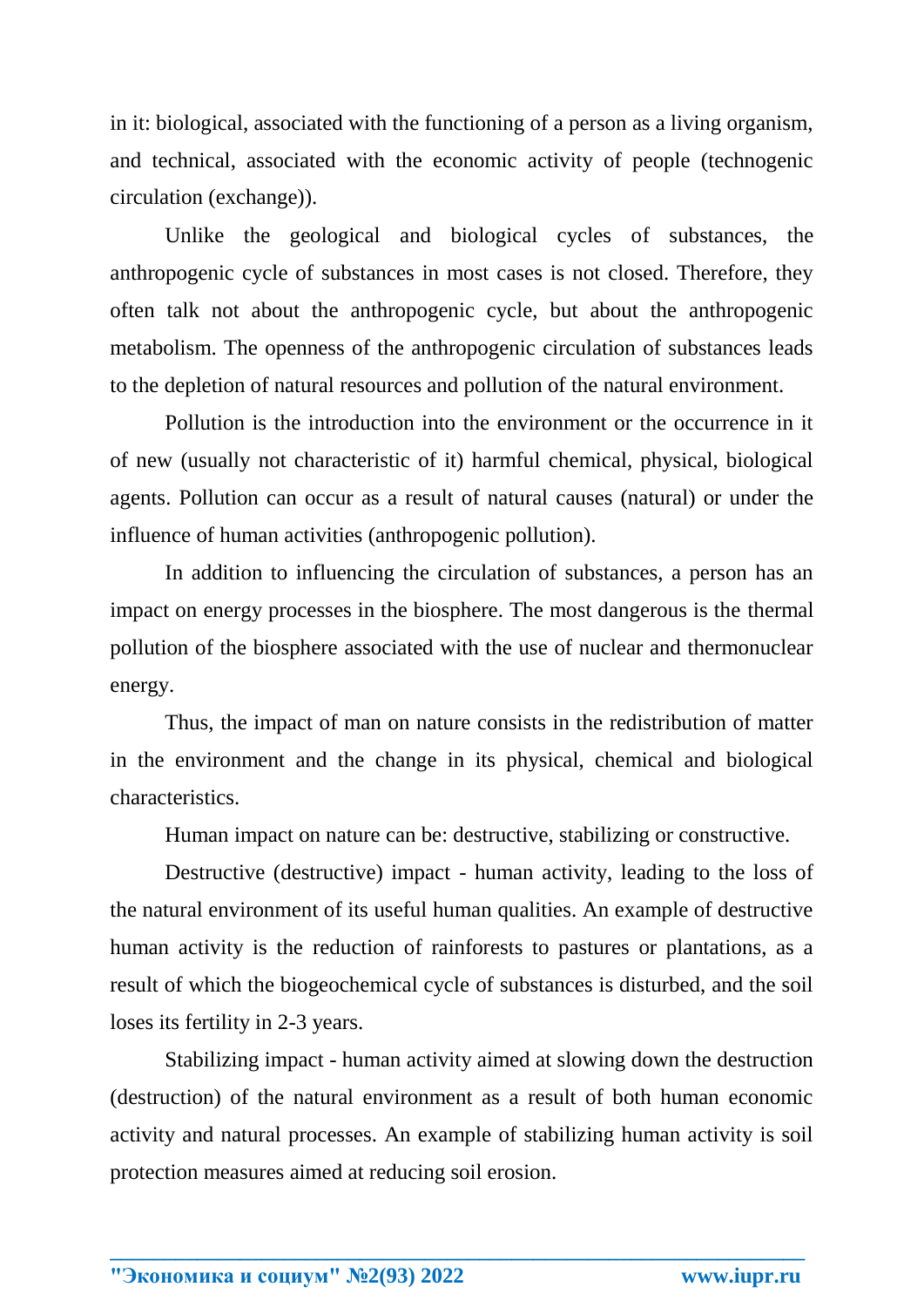Constructive impact - human activity aimed at restoring the natural environment, disturbed as a result of human economic activity. An example of constructive human activity is the reclamation of landscapes, the restoration of the number of rare species of animals and plants, etc.

Direct (immediate) impact - a change in nature as a result of the direct impact of human economic activity on natural objects and phenomena. Indirect (mediated) impact is a change in nature as a result of chain reactions or secondary phenomena associated with human economic activity.

An unintended impact is unconscious when a person does not anticipate the consequences of his activity. Intentional impact is conscious when a person expects certain results of his activity.

Man (society) is connected with nature by his origin, existence, his future. All human life and activity, territorial settlement and distribution of production forces depend on the quantity, quality and location of natural resources.

The natural environment surrounding a person influenced and influences the formation of ethnic groups. Ethnogenesis - the emergence and development of the peoples of the world under the influence of internal socio-economic mechanisms and the surrounding social and natural environments. The historical development of ethnic groups is divided into 3-4 phases: the phase of historical formation, the phase of historical existence, the phase of historical inertia and the phase of ethnic relics.

## **References:**

- 1. Tursunkulova, Sh. T. (2021). Complicated features and theoretical basis of forming person's esthetic consciousness. ISJ Theoretical & Applied Science,5(97),178-183.
- 2. Tursunkulova, S. T. (2014). PHILOSOPHICAL PROBLEMS OF WOMEN'S SOCIAL ACTIVITY TODAY. Научно-методический и теоретический журнал, 35.
- 3. Mirabdullaev, I. M., Abdurahimova, A. N., & Abdinazarov, H. H. Determinant of copepods form order of Calanoida (Crustacea, Copepoda) in fauna of Uzbekistan. Zoological Research during, 20, 144-146.